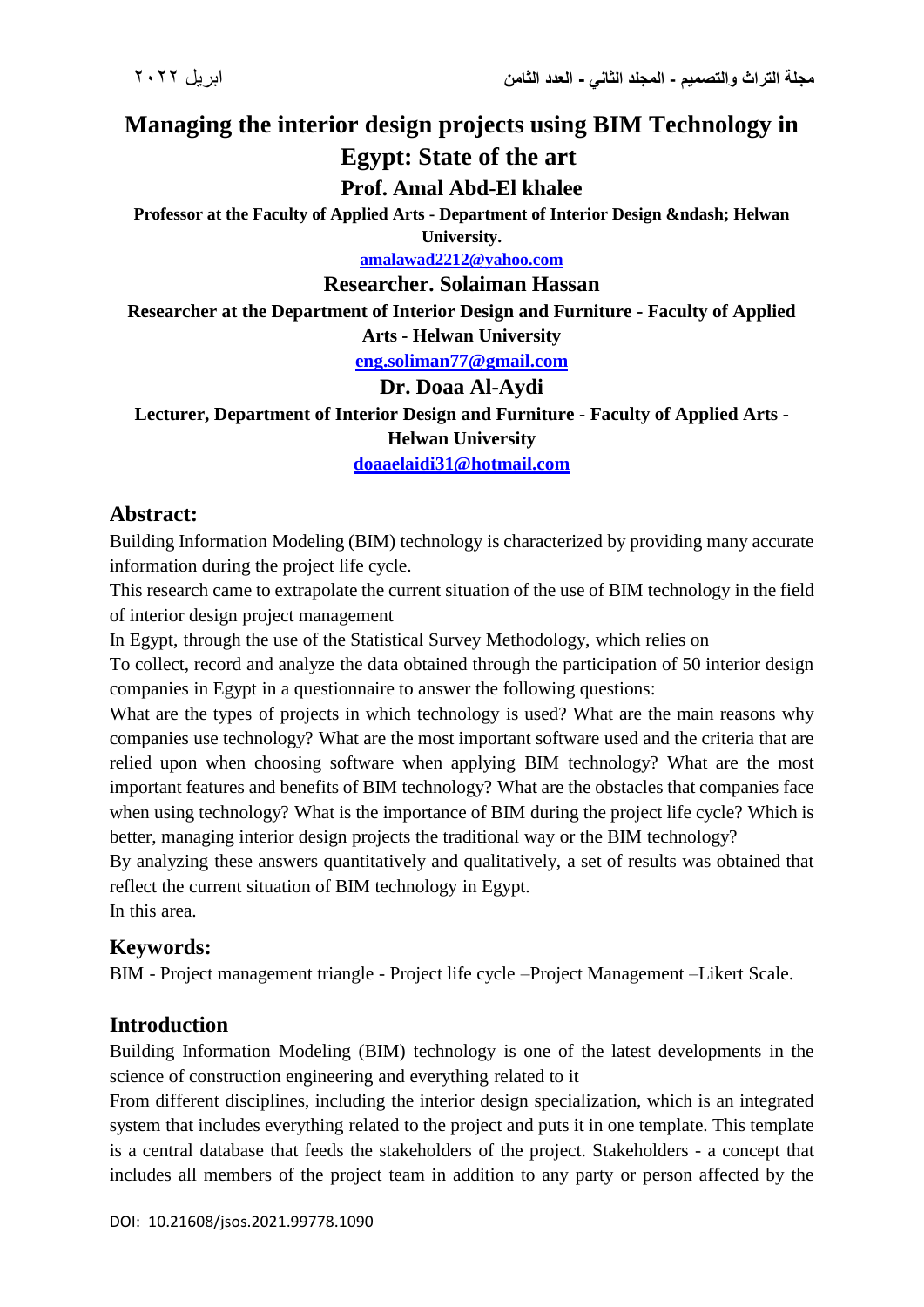project Whether from inside the facility or outside it, negatively or positively" (Al-Mahmed 2017, pp. 99-100) in addition to all project documents, whether they are drawings, specifications, bills of quantities or the project implementation timetable.

The research will extrapolate the current situation in Egypt for the use of building information modeling technology to manage and follow up the various implementation stages of interior design projects, which in turn provides a set of mechanisms that take into account many organizational aspects and quantitative methods, including planning and follow-up project implementation in order to achieve the desired goals of the project .

Research problem and hypothesis:

This research raises the problem of the scarcity of using modern technology such as Building Information Modeling (BIM) technology in the field of interior design project management, and it asks about the extent of the interest of interior design companies in Egypt using this modern technology in their projects? And the research assumes that the interior design companies in Egypt do not fully rely on the use of BIM technology when managing their projects, and this may be due to their lack of sufficient knowledge of the importance and size of the benefits that may accrue to them when using this technology.

Importance, Objective and Limitations of the Research:

The importance of the research is due to its study of this topic, which is rarely addressed in scientific research for the specialization of interior design. It also aims to extrapolate the current situation to determine the extent to which BIM technology is used in the management of interior design projects in the Arab Republic of Egypt. The limits of the research are the time limit between 2020-2021 And my only place is the Arab Republic of Egypt.

#### **Importance, Objective and Limitations of the Research:**

The importance of the research is due to its study of this topic, which is rarely addressed in scientific research for the specialization of interior design. It also aims to extrapolate the current situation to determine the extent to which BIM technology is used in the management of interior design projects in the Arab Republic of Egypt. The limits of the research are the time limit between 2020-2021 And my only place is the Arab Republic of Egypt.

#### **Research Methodology :**

The research follows the Statistical Survey Methodology, which means the field that specializes and studies all aspects related to survey designs, based on the selection of one of the survey methods in order to use it in collecting and analyzing data to obtain the information needed for research. (Al-Azzawi 2008, pp. 98-100).

The method (Questionnaire) has been chosen, defined as "a tool for collecting data based on a set of written questions to obtain data that are useful in answering a problem" (Al-Azzawi 2008, p. Or opinions, and it is used in questionnaire or opinion poll forms so that a set of questions is directed so that the answers express the opinions and the scale depends on responses indicating the degree of approval or objection. (Al-Mashhadani 2017, p. 104)

The data will be analyzed quantitatively (quantitative data analysis is intended to process data digitally through the application of statistical methods and goes through three stages: organization, description and analysis of information). (Al-Mashhadani 2017, p. 123)

By obtaining the arithmetic mean and the standard deviation to study the extent of the existence of a relationship between the questions of the questionnaire, through the application of the "T"-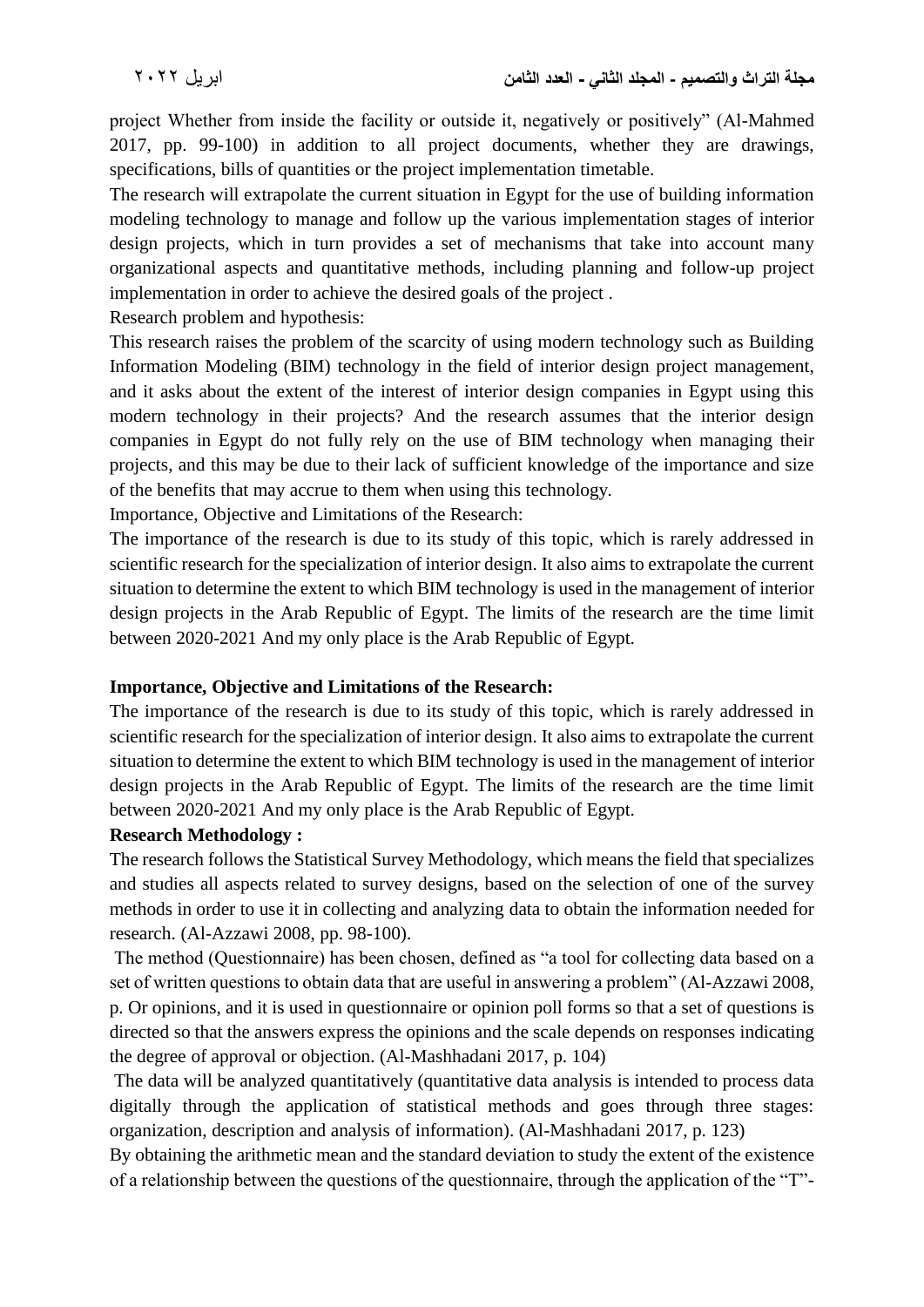test (which is known as one of the most important and most widely used statistical tests in research and studies to reveal the statistical significance between the mean of two or more samples, The derivation of this test is credited to the Irish scientist WS Gosset). (Bin Muhammad 2003, p. 21)

As for qualitative data analysis (qualitative analysis means to focus in addressing real experiences and current events, on what the researcher perceives and understands and can classify and glimpse the relationships that can be observed by mental observation). (Al-Mashhadani 2017, p. 123). The random sample included 50 companies working in the field of interior design within the Arab Republic of Egypt, representing the sample population.

## **Discuss the results:**

This research raised a question about the extent of interest of interior design companies in Egypt by using BIM technology and through the application of the statistical deductive research method, in which the questionnaire was relied on as a tool for data collection and the stages it went through starting from the stage of data collection through the two stages of registration and analysis through The data is represented graphically for the ease of the analysis process, ending with the stage of reaching a set of results that we have to discuss.

Starting with the fact that BIM technology is suitable for the nature of major projects (service - tourism - commercial) due to the time and cost needed by the modeling stage, which is the first stage on which BIM technology depends, based on the most common software when applying BIM technology It is the Rift program, followed by the ArchiCAD program, and then the Netsork program.

The disparity in the ratios between the extent of knowledge of interior design companies in Egypt with BIM technology is due to the fact that the companies participating in the questionnaire's knowledge came through their participation in projects outside Egypt that require implementation using BIM technology.

The research refers (according to the practical aspect) the implementation stage is issued to the most important stages of the project life cycle in which BIM technology plays an important role, according to the analysis of the questionnaire data and the interpretation of this is due to the fact that the implementation stage is one of the most important stages of the project that takes the greatest amount of time and cost, in addition to that it is Through it, the application of project quality standards, in spite of that, the design stage (in theory) may be the most important, as the use of BIM technology during the design stage helps to obtain a design with the least amount of conflicts as possible. This technology also helps to accurately determine the cost and time of the project, Thus, the highest possible benefit is obtained from the use of Building Information Modeling (BIM) technology.

The result of the part on the obstacles that the companies participating in the questionnaire faced when using BIM technology was that it was not suitable for interior design projects by 54%, and this confirms the hypothesis of the research that companies working in the field of interior design in Egypt are not familiar with the capabilities and benefits of technology that suit the nature of interior design projects to the same degree of suitability Construction and building projects.

In addition to the above, the results showed that the feature of coordination and cooperation is the most important feature of BIM technology, which interior design companies in Egypt are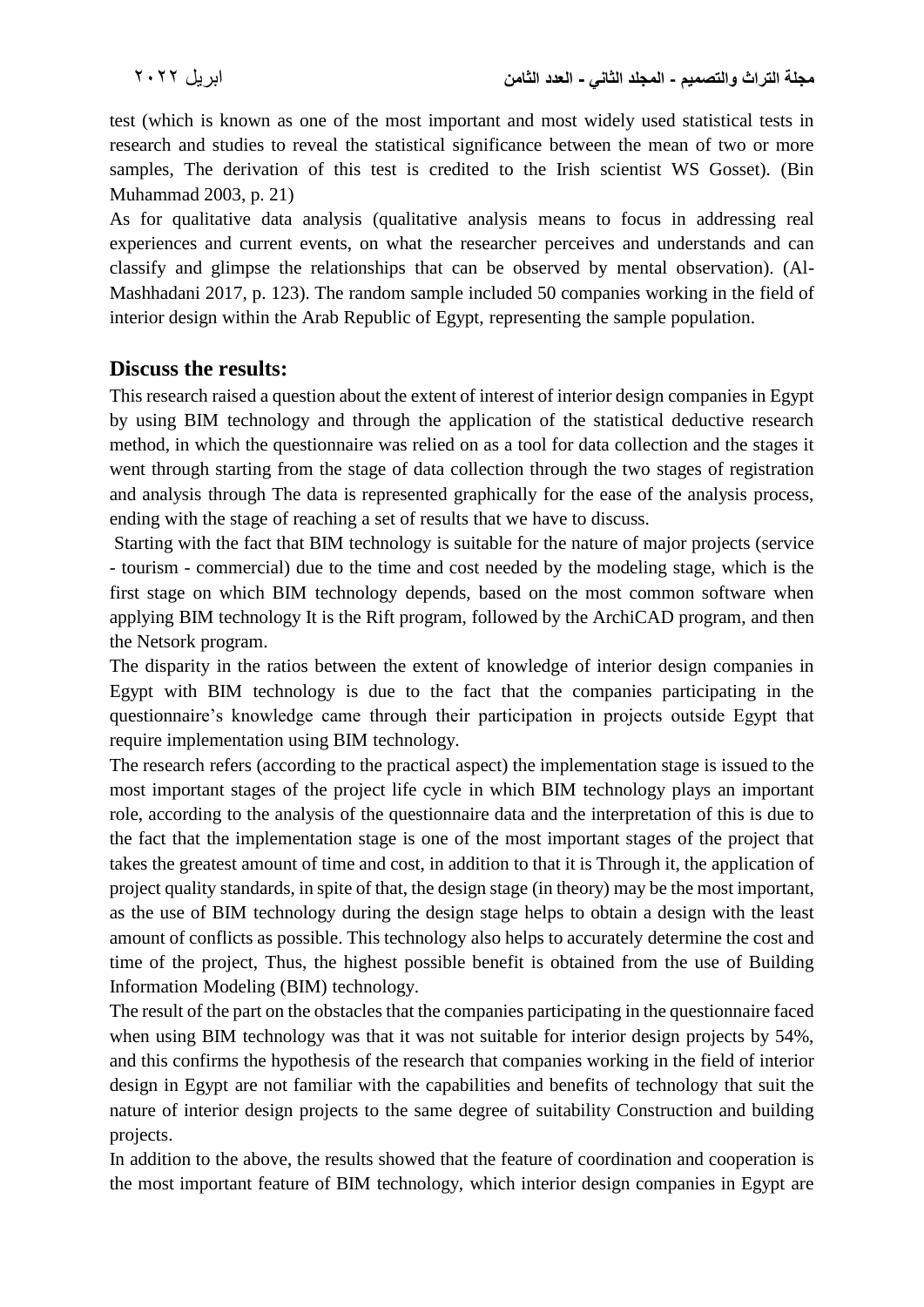keen to acquire BIM technology for. It also came as a result that the detection of conflicts and the development and evaluation of alternatives is the most important reason for using BIM technology. BIM confirms the previous result, due to what the two characteristics give to the elements of the project management triangle (time - cost - quality), both of which help to reduce the time and cost of the project resulting from resolving conflicts that may occur during the implementation process, in addition to the reflection of the rapid resolution of conflicts on the quality of the final relations Among the interior design elements of the project.

# **Recommendations:**

1) Through the results of the research, it is recommended to make several recommendations as follows:

2) That the concerned authorities in the Egyptian construction sector issue a mandatory charter for all companies that apply to implement major national projects in accordance with Building Information Modeling (BIM) technology in support of the state to keep pace with this vital and important sector for global development.

3) That the interior design companies in Egypt seek to pay attention to the application of building modeling (BIM) technology when managing their projects for what will benefit them, given the multiplicity of benefits that will accrue to companies when applying the technology, the most important of which is the ease of resolving conflicts that may occur during the design and implementation of the project, which in turn will be reflected positively on Elements of the triangle of interior design project management in terms of saving project time and cost, in addition to raising the level of quality.

4) That the graduates of the Department of Interior Design and Furniture are interested in developing themselves and expanding their awareness and skills by obtaining training courses for BIM technology in order to keep pace with the development in the labor market.

5) Inclusion of a course on Building Information Modeling (BIM) technology within the study program for students of the Department of Interior Design and Furniture, in order to develop the skills of graduates and graduate interior designers at a scientific level commensurate with the requirements of the labor market.

## **References:**

1) aleazawaa , rahih yunis kuru (2008). muqadimat faa manhaj albahth aleulmaa , altabeat al'uwlaa , almamlakat al'urduniyat alhashimiat , eamaan , dar dijlat lilnashri.

2) almahmid , nasir 'iibrahim (2017). 'iidarat almasharie al'iihtirafiat , altabeat althaaniat , almamlakat alearabiat alsaeudiat , alriyad , maktabat almalik fahd alwataniati.

3) almashhadanaa , saed salman (2017). manahij albahth al'iielamaa , altabeat al'uwlaa , al'amarat alearabiat almutahidat , aleayn , dar alkitaab aljamaeaa.

4) bin muhamad , husayn bin hasan (2003). 'iiftiradat 'iistikhdam li'iikhtibarat (t) , risalat majistir , jamieat 'umm alquraa , kuliyat altarbiat , almamlakat alearabiat alsaeudiat , makat almukaramati.

5) eabd alrashid , 'iibrahim (2006). 'iidarat mashrueat altashyid , altabeat althaaniat , jumhuriat misr alearabiat , alqahirat , dar alnashr liljamieati.